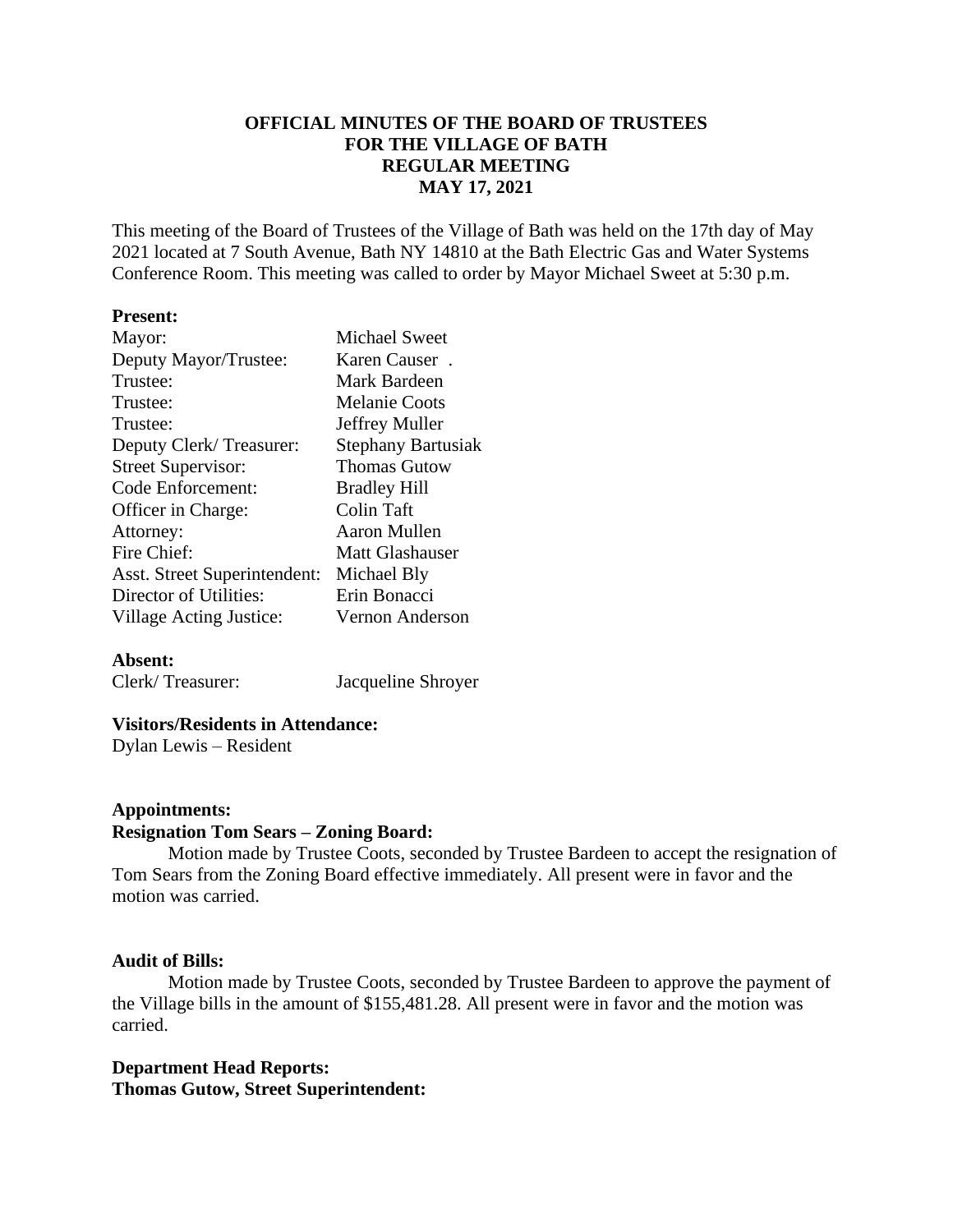Street Report was received.

# **Colin Taft, Officer in Charge:**

Police Report was received.

# **Bradley Hill, Code Enforcement:** Code Enforcement Report was received.

#### **Matthew Glashauser, Fire Chief:**

Fire Department Report was received.

### **Erin Bonacci, BEGWS Director:**

BEGWS Minutes were received.

#### **Jacqueline Shroyer, Clerk/Treasurer Report:**

Clerk/Treasurer Report was received.

#### **New Business:**

#### **Community Bank Discussion:**

Motion made by Trustee Coots, seconded by Trustee Causer to approve Community Bank the use of 3 parking spaces at \$200 per space per year. Community Bank will buy the signs and the Street Department will install the signs. All present were in favor and the motion was carried.

#### **Canine Dog Discussion:**

Officer in Charge Taft explained how the canine dog program would work, what the cost would be to the village. The benefits of having a dog and help getting the narcotic problem in the village under control he feels would far outweigh any concerns.

Motion made by Trustee Coots, seconded by Trustee Causer to continue forward with the K9 program as outlined by Officer in Charge Taft, contingent on continued fund raising by the PBA. All present were in favor and the motion was carried.

# **Approve State Bid on Police Vehicle:**

Motion made by Trustee Coots, seconded by Trustee Causer to approve the state bid on the new police vehicle, a Dodge Durango, in the amount of \$46,836.56. All present were in favor and the motion was carried.

### **Acknowledge Old National Hotel Liquor License Renewal:**

Motion made by Trustee Coots, seconded by Trustee Causer to acknowledge the Old National Hotel renewed their liquor license with the state. All present were in favor and the motion was carried.

# **Breath Test Operator Certification – Kulikowski and Ruggles:**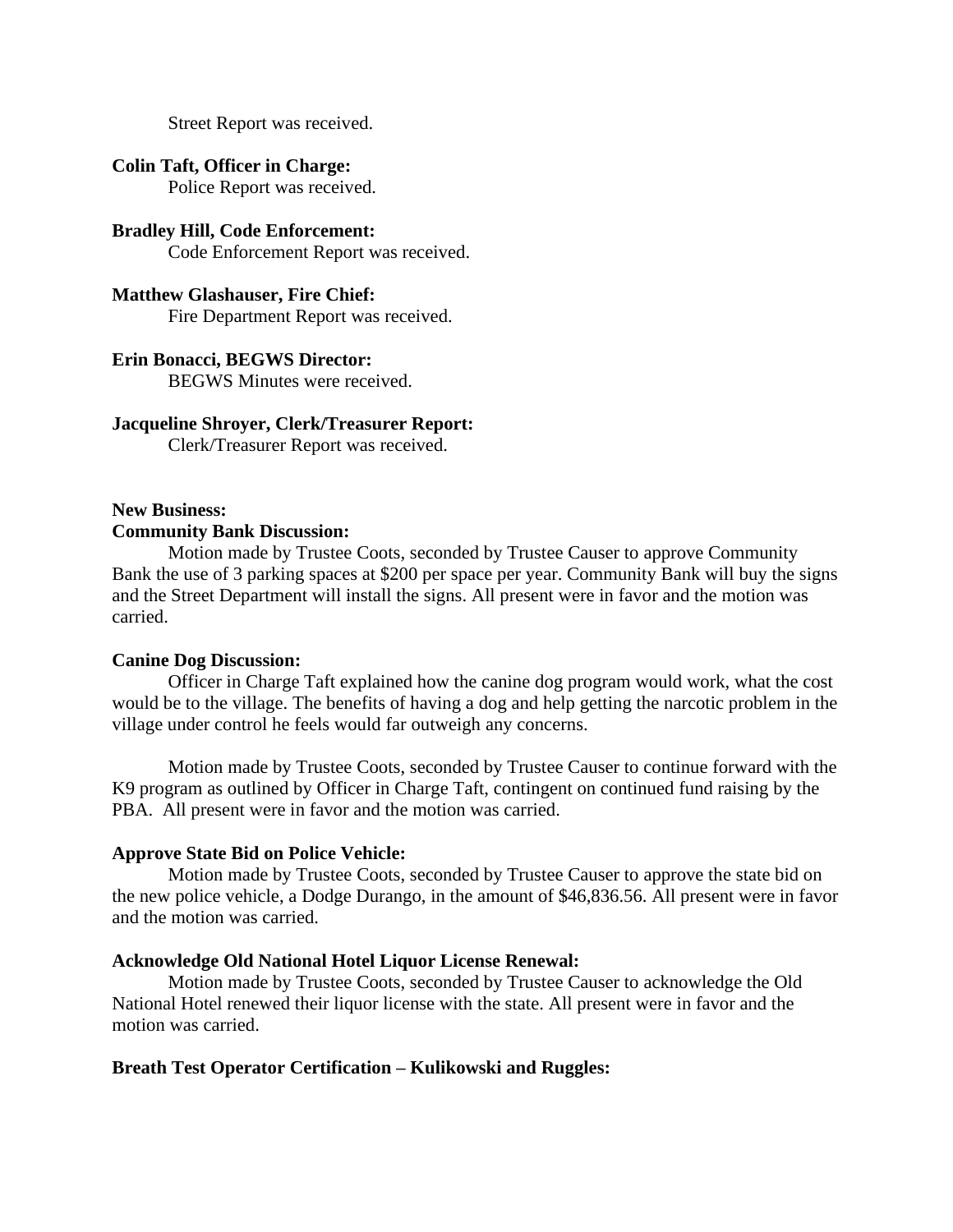Motion made by Trustee Bardeen, seconded by Trustee Muller to approve the Breath Test Operator Certification Training for Sergeant Kulikowski and Part Time Officer, Michael Ruggles, for June  $7 - 9$ , 2021 in Corning, NY. All expenses are paid through STOP DWI Funds. All present were in favor and the motion was carried.

# **Bike Officer School – Recktenwald and Johnson:**

Motion made by Trustee Coots, seconded by Trustee Causer to approve Officer Recktenwald and Officer Johnson to attend Bike Officer School from June 7 – 11, 2021 at SUNY Cortland. There is no cost to the course, just room and board. All present were in favor and the motion was carried.

# **Narcotics Enforcement and Trafficking Investigations Training:**

Motion made by Trustee Bardeen, seconded by Trustee Coots to approve Officer Jackson, Officer Daloia, Officer Recktenwald and Officer in Charge, Colin Taft, to attend Narcotics enforcement and trafficking investigations in Hotels/Motels and parcel interdiction in Horseheads, NY on June 14 and 15, 2021. All present were in favor and the motion was carried.

# **Appointment of Dustin Johnson – Full Time Police Officer:**

RESOLUTION VILLAGE OF BATH BOARD OF TRUSTEES BATH, NEW YORK

| DATE APPROVED: Monday, May 17, 2021 |                       |     | INTRO. DATE: Monday, May 17, 2021 |                      |                    |
|-------------------------------------|-----------------------|-----|-----------------------------------|----------------------|--------------------|
| <b>INTRODUCED BY:</b>               | Trustee Bardeen       |     | <b>SECONDED BY:</b>               | <b>Trustee Coots</b> |                    |
| VOTE:                               | Mayor Sweet           | Aye | Nay                               | Abstain              | <b>Not Present</b> |
|                                     | <b>Trustee Causer</b> | Aye | Nay                               | Abstain              | <b>Not Present</b> |
|                                     | Trustee Bardeen       | Aye | Nay                               | Abstain              | <b>Not Present</b> |
|                                     | <b>Trustee Coots</b>  | Aye | Nay                               | Abstain              | <b>Not Present</b> |
|                                     | <b>Trustee Muller</b> | Aye | Nay                               | Abstain              | <b>Not Present</b> |
|                                     |                       |     |                                   |                      |                    |

TITLE: Appointment of Dustin Johnson as Full Time Police Officer for the Village of Bath.

WHEREAS, Police Officer Dustin Johnson was previously appointed Provisional Full Time Police Officer;

WHEREAS, Steuben County now has a current Certificate of Eligible' s for Police Officer;

WHEREAS, Officer in Charge, Colin Taft, made the recommendation for Police Officer and recommended Dustin Johnson to be appointed Permanent Police Officer effective Tuesday, May 18, 2021 upon the following stipulations: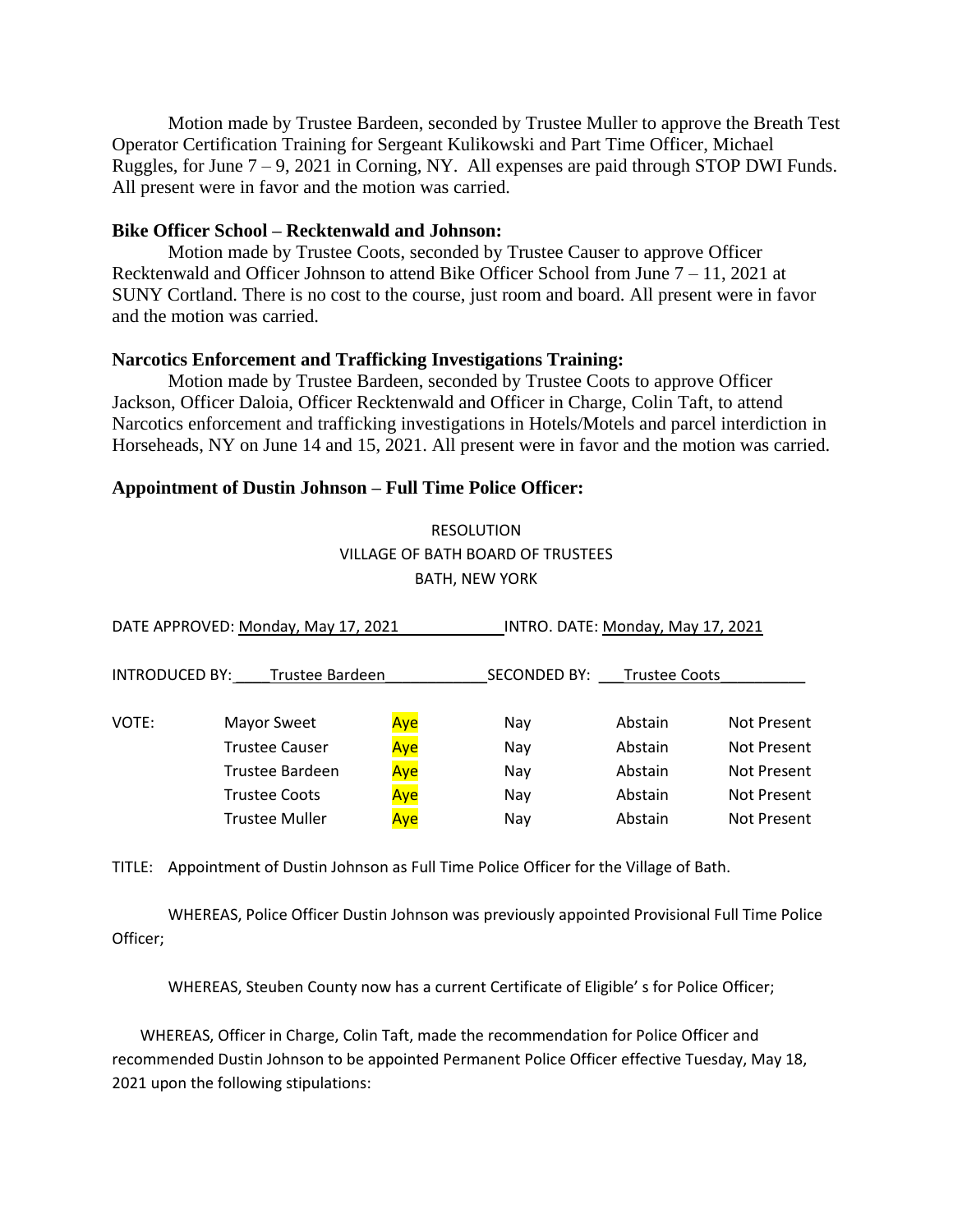- Dustin Johnson will be appointed Police Officer, consistent with Steuben County Civil Service Rules & Regulations, effective Tuesday, May 17, 2021. He will sign the oath of office for said appointment within 30 days before the Bath Village Clerk.
- Dustin Johnson will receive compensation and benefits pursuant to the collective bargaining agreement between the Village of Bath Board of Trustees and the Bath Police Benevolent Association.

BE IT RESOLVED, that the Village of Bath Board of Trustees is hereby appointing Dustin Johnson to the position of Police Officer contingent on the aforementioned stipulations.

Attest hereto:

Stephany Bartusiak, Village Deputy Clerk-Treasurer

# **Approve NYCOM Conference for Mayor:**

Motion made by Trustee Muller, seconded by Trustee Causer to approve Mayor, Michael Sweet to attend the Annual NYCOM Conference at the Sagamore Resort in Lake George on June 9 and 10, 2021. All present were in favor and the motion was carried.

# **Old Business:**

# **Work from Home Policy:**

Motion made by Trustee Causer, seconded by Trustee Bardeen to approve the Work from Home Policy. All present were in favor and the motion was carried.

#### **Adjourn Regular Meeting/Executive Session:**

Motion made by Trustee Coots, seconded by Trustee Bardeen to adjourn the regular meeting of the Board of Trustees of the Village of Bath at 7:35 p.m. to go into executive session for the medical, financial, credit, or employment history of a particular person or corporation, or matters leading to the appointment, employment, promotion, demotion, discipline, suspension, dismissal, or removal of a particular person or corporation. All present were in favor and the motion was carried.

# **Return to Regular Session:**

Motion made by Trustee Causer, seconded by Trustee Coots to return to regular session at 7:45 p.m. All present were in favor and the motion was carried.

#### **Employment:**

Motion made by Trustee Coots, seconded by Trustee Causer to give Mayor Sweet authorization to sign the Employment Agreement with Colin Taft after it has been fully reviewed by the Village attorneys. All present were in favor and the motion was carried.

## **Adjournment:**

Motion made by Trustee Bardeen, seconded by Trustee Coots to adjourn the regular meeting at 7:50 p.m. All present were in favor and the motion was carried.